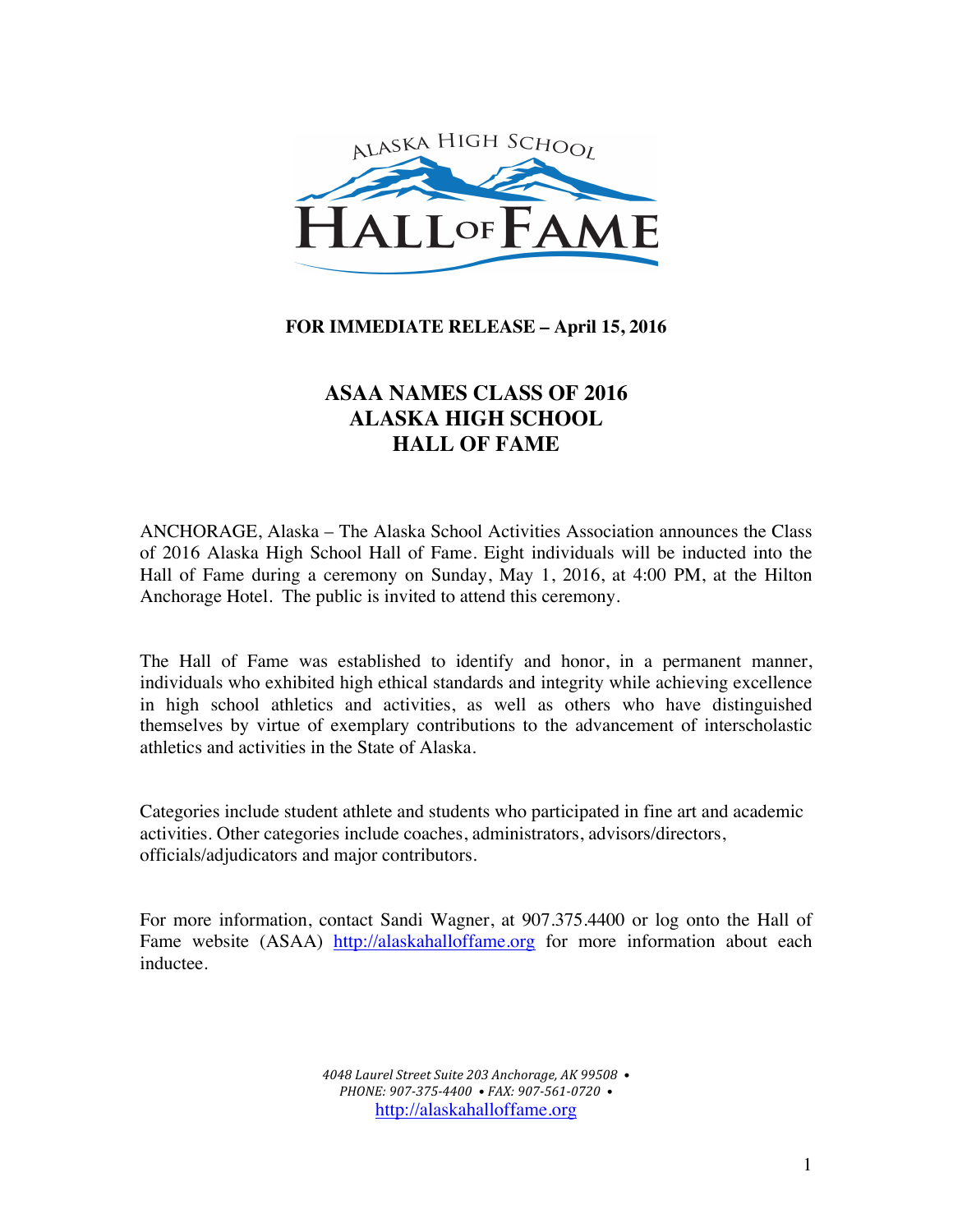# **2016 ALASKA HIGH SCHOOL HALL OF FAME INDUCTEES**

# **CHAD BENTZ**

## (**Athlete** – Juneau-Douglas High School – **Baseball & Football**)

No Alaska baseball player did more with less than Chad Bentz of Juneau-Douglas. He made history in Major League Baseball by becoming the second pitcher, after Jim Abbott, to play in the big leagues after being born without one of his hands. "I played baseball when I was younger, and got made fun of," Bentz said in 2004. "I didn't like going because all they did was make fun of me. So I didn't play anymore. Then I saw Jim Abbott. He gave me the will to at least try playing again." Bentz is Alaska's role model. The 6-foot-2, southpaw pitched in 40 career MLB games from 2004 to 2005, more than any other player from Alaska. He's the only Alaskan with a base hit in the big leagues. During his high school career he was a 3-sport athlete earning varsity letters in football, baseball and track. He made all state teams in football and was Gatorade Player of the year in Baseball. Currently, Chad has returned to Juneau and is the athletic director at Juneau-Douglas High School. He is giving back to the young people of the community and is certainly a positive role model.

### **CASEY FLAIR**

### (**Athlete** – East Anchorage High School – **Football**)

A groundbreaking wide receiver for East Anchorage in the early 2000's, Casey Flair set the standard for his position his junior and senior seasons. He set consecutive state records for receptions and yards in 2002 (55-1,139) and 2003 (59-1,237) during a run first era. In 2003 he led East to a state championship and was voted Alaska Player of the Year. In addition, he earned first team wide receiver in 2002 and 2003. He also competed at state in track and field in high jump and sprint relays. Flair walked on at the University of Nevada Las Vegas and left as one of the top receivers in school history. His 47 games played were the most by any UNLV player and caught at least one pass in every one of them, which shattered the previous record. His name remains etched in the school's record book, with Flair ranking #2 with 202 career receptions and #7 with 2,380 career receiving yards. Casey was also recognized with the Outstanding Character Award.

#### **IAN PITZMAN**

### (**Athlete** – Homer High School – **Wrestling**)

One of the true tactical, tough guys on the wrestling mat, Homer's Ian Pitzman dominated his weight class in 1985 and 1986 with two state titles and a nearly unblemished record. Pitzman was the total package – speed, strength and supreme intensity. His school record for consecutive wins [44] stood for 27 years. As a senior, he won almost every one of his matches at 191 pounds by pin or technical fall. He accumulated 11 letters, won a region 110-meter hurdles title and was captain of the Homer football team. He was a three-sport letterman, wrestling, football and track. Wrestling, however, was his bread and butter. At Clackamas Community College in Oregon, Pitzman pinned a defending national champion in his college debut. His career ended in 1988 due to injury, robbing the sport of one its true champions. Ian has continued to demonstrate his willingness to give back to the community. Ian is a parent of 7 children, coaches wrestling and hockey and is a leader in the Homer fishing community.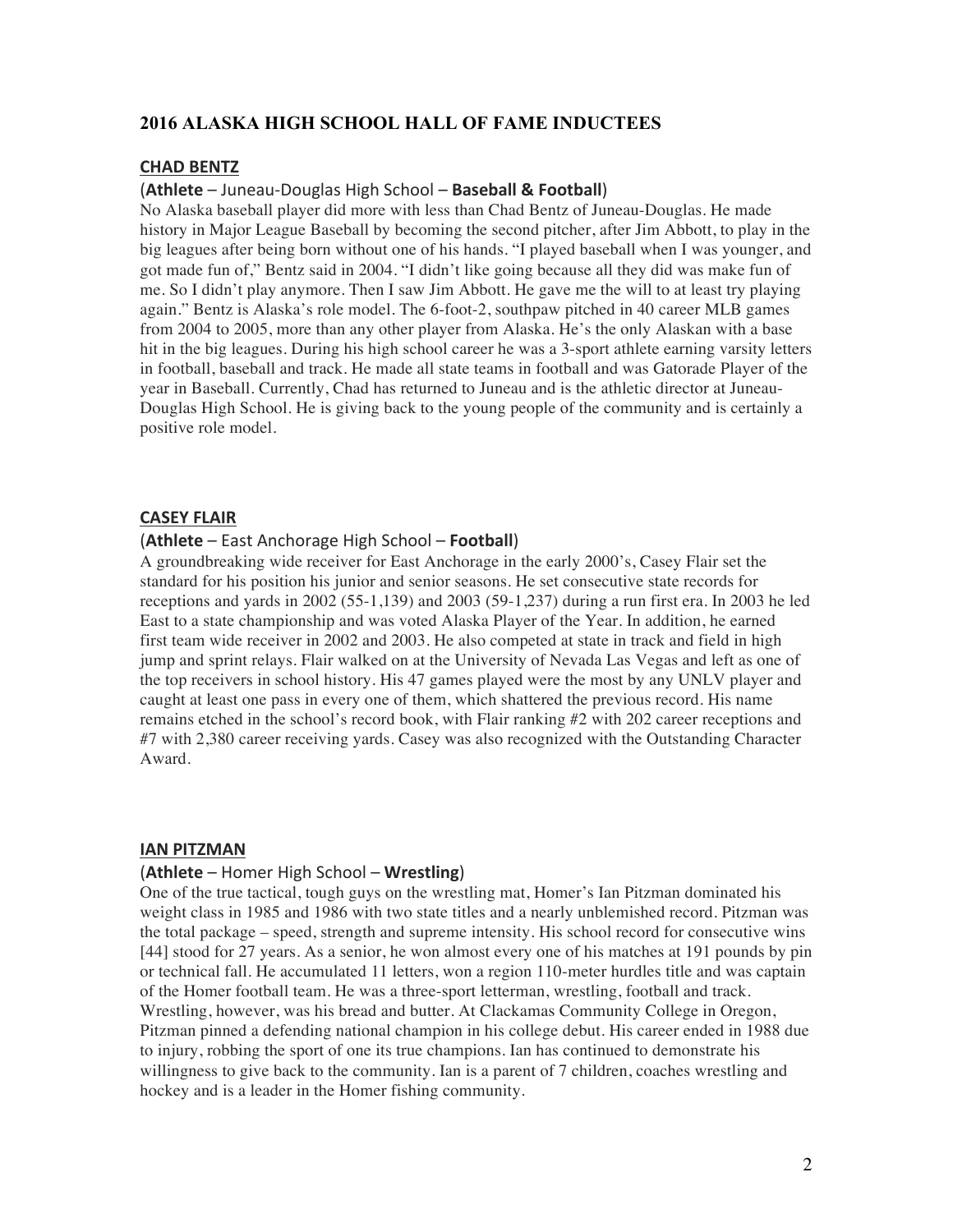#### **JED WADE**

#### (**Athlete** – Wasilla High School – **Wrestling**)

One of only nine wrestlers in Alaska history to win four state titles, Jed Wade of Wasilla won 92 of 93 matches over his junior and senior seasons and compiled a career mark of 170-11. In 2004, he was named Alaska's Prep Athlete of the Year and a Wendy's High School Heisman. He won the 171-pound state title as a freshman before bumping up to 189 for the final three. Wade was just the second Alaskan to win his weight class at the prestigious Reno Tournament of Champions, earning him All-America recognition. He was ranked as high as second nationally at 215 and ended the 2004 season ranked third at 189. Wade also lettered in football and soccer. He has been inducted into the Alaska Wrestling Hall of Fame. Wade was an exemplary student athlete and earned a scholarship to Columbia University of the Ivy League. He currently is coaching in Anchorage and Wasilla.

#### **VICTOR BARRANCO**

# **(Activity Participant** – North Pole High School – Music)

One of the greatest musicians from Alaska, trombone player Victor Barranco, got his start at North Pole, where he was a member of All-State Band from 1999 to 2001 and the All Northwest Honor Orchestra in 2000. He was also a four-year letterman in cross-country skiing and track and field. After high school, Barranco earned his Master of Performance degree from the University of North Texas. In 2009 he joined the U.S. Army Band and traveled the country not only performing but also appearing as an adjudicator, clinician and soloist at high school and college music conventions, including the University of Alaska Fairbanks Jazz Festival. Barranco has toured with the national Broadway production of 'Fiddler of the Roof' and performed with Grammy winning artists such as Tony Bennett, Aretha Franklin, Mariah Carey and Lady Gaga. Barranco always set high goals for himself. He demonstrated a work ethic and dedication that allowed him to achieve his goals. He had a fantastic attitude and was an outstanding school leader. He graduated in the top 10% of his class and was an exceptional student.

#### **DON ERICKSON**

#### (**Coach** – Covenant High School – **Basketball**)

As boy's basketball coach of tiny Covenant in Unalakleet, Don Erickson nearly orchestrated one of the greatest upsets in Alaska high school hoops history. It didn't happen as No. 1 Dimond escaped with a 52-50 victory after scoring the game-winning basket with six seconds to play. But the David vs. Goliath playoff game defined the anything-can-happen in state championships. Erickson coached at Covenant from 1965 to 1974 and posted a remarkable 87-15 record with two Class B titles over a four-year span [1970-73]. Off the court, Erickson was an active member of the community serving as a pastor, foster parent and an official. As dorm parents, Don and Kathy opened their front door to children in need of a home. Erickson was also a recipient of the state's Outstanding Young Educator award. Don passed away in 1986 at the young age of 49 and left a legacy of love for young people behind.